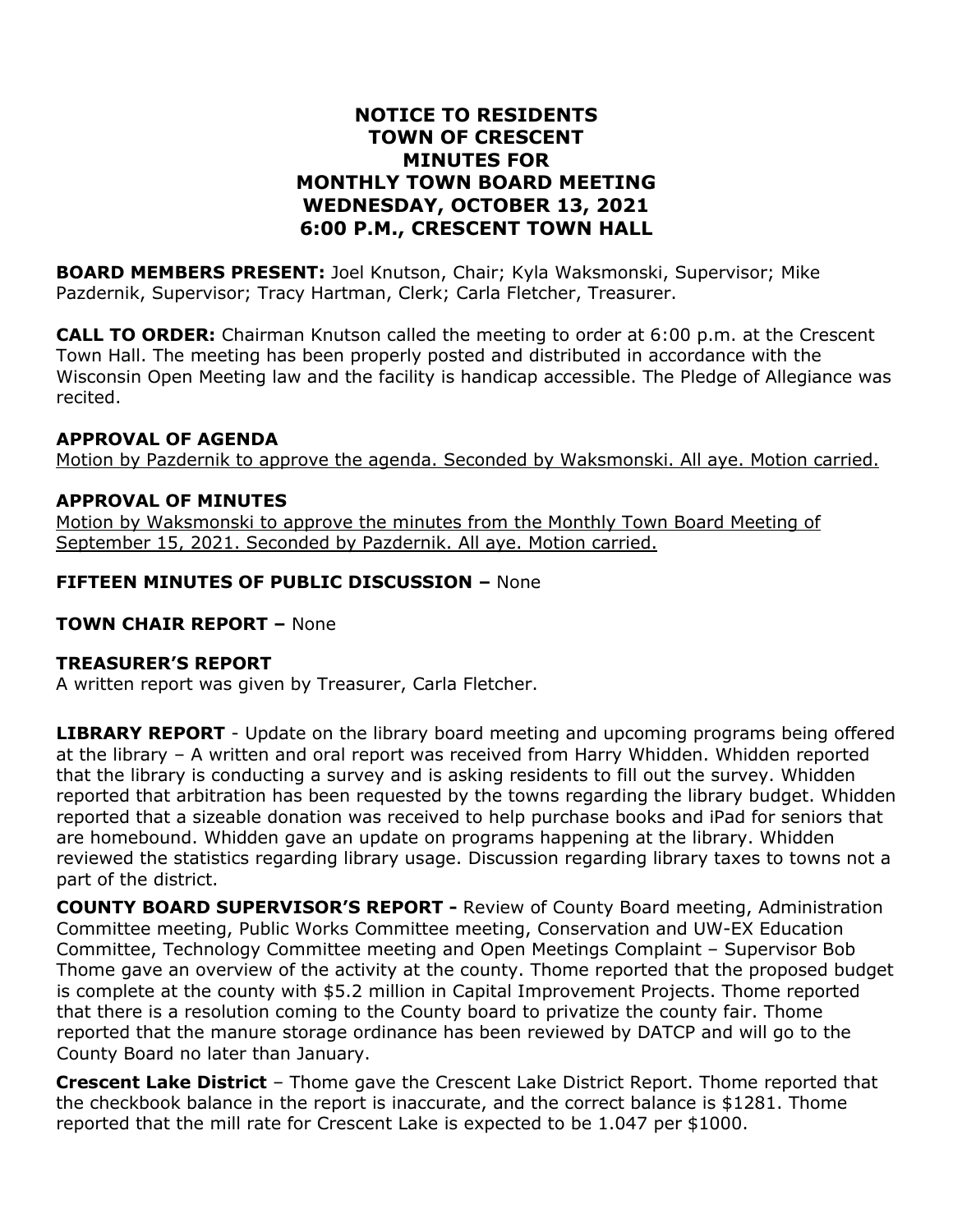**FIRE DEPARTMENT REPORT AND APPROVAL OF PURCHASES** - Monthly Call update, purchases update, training update, fundraiser update – Ryan Frahm, Safety Officer with the Crescent Fire Department, reported that there have been 2 garage fires, a brush fire, and a mutual aid with the City of Rhinelander. Frahm reported that they are reviewing the fire department by-laws and updating them to meet the state rules. Frahm presented a copy of the updated by-laws and updated standard operating procedures. Frahm requested that the board review the updated by-laws for approval at a future meeting. Frahm reported that he completed an inspection on the town hall and the emergency exit signs failed during a power outage and this will need to be corrected. Frahm reported that there is a cover broken on an exterior wall of the town hall which will also need to be repaired. Frahm requested that the issues are fixed by the beginning of the year. Discussion regarding home inspections. Frahm reported that home inspections are not offered and suggested that residents go to the NFPA website and search for the home safety checklist.

## **FIRST RESPONDER'S REPORT AND APPROVAL OF PURCHASES -** None

## **TOWN ROAD CREW REPORT**

- **Road Projects update, update on vehicle repairs and shop repairs** Lundt reported that they are currently cleaning out beaver dams in culverts. Lundt reported that they replaced the brush on the broom and that is ready for next spring. They will be putting the wings and sanders on the trucks in the next few weeks. Lundt reported that the culvert on Oak Lane was replaced. Lundt reported that there is a non-permitted driveway on Green Bass Lake Road and the silt fence is causing drainage issues. Knutson reported that he is attempting to get ahold of the owner to remedy the issues. Lundt reported that the owner has also put a mailbox up and it is too close to the road and will cause issues when attempting to plow. Knutson stated that mailboxes that are too close to the road cause potential safety issues for the crew and can damage the plow. Lundt reported that Timber Lodge has been finished and it looks very good and Boyce drive was finished last week. Knutson reported that he has looked at the salt shed and the boards are rotted. Lundt reported that the county will keep the towns salt sand in the county shed to pickup as needed. Lundt stated that the plan is to empty the salt shed this winter so that it can be repaired next year.
- **TRIP-S Road Grant Application/ LRIP eligible projects list 2022** Knutson reported that he and Lundt attended a meeting with the County Highway Staff to review the State local road improvement funding. Knutson reported that the total baseline road improvement funding for Oneida County towns in 2022 will be \$209,000 with equal shares being distributed amongst 8 towns for approximately \$26,000 each. Discussion regarding the grant and potential road projects for 2022. Discussion regarding the rating that needs to be conducted on the roads. Knutson reported that the two roads that may be eligible are Oak Lane or a portion of Green Bass Road. Knutson reported that there is a new fund in 2022 for \$40 million available at a 90% cost share to towns to make improvements to roads that have not been able to be fixed. Knutson reported that for a town to be eligible the town needs to commit to the project in 2022 with it being completed within the next 2-4 years. Knutson reported that he and Lundt believe that S. River Road would be ideal for this fund. Knutson reported that River Road is currently rated a 7 and isn't sure if this will be eligible. Knutson will be looking into the program and what the requirements will be for the program. Discussion regarding Davenport Street. Appling asked about Peninsula Road being tarred.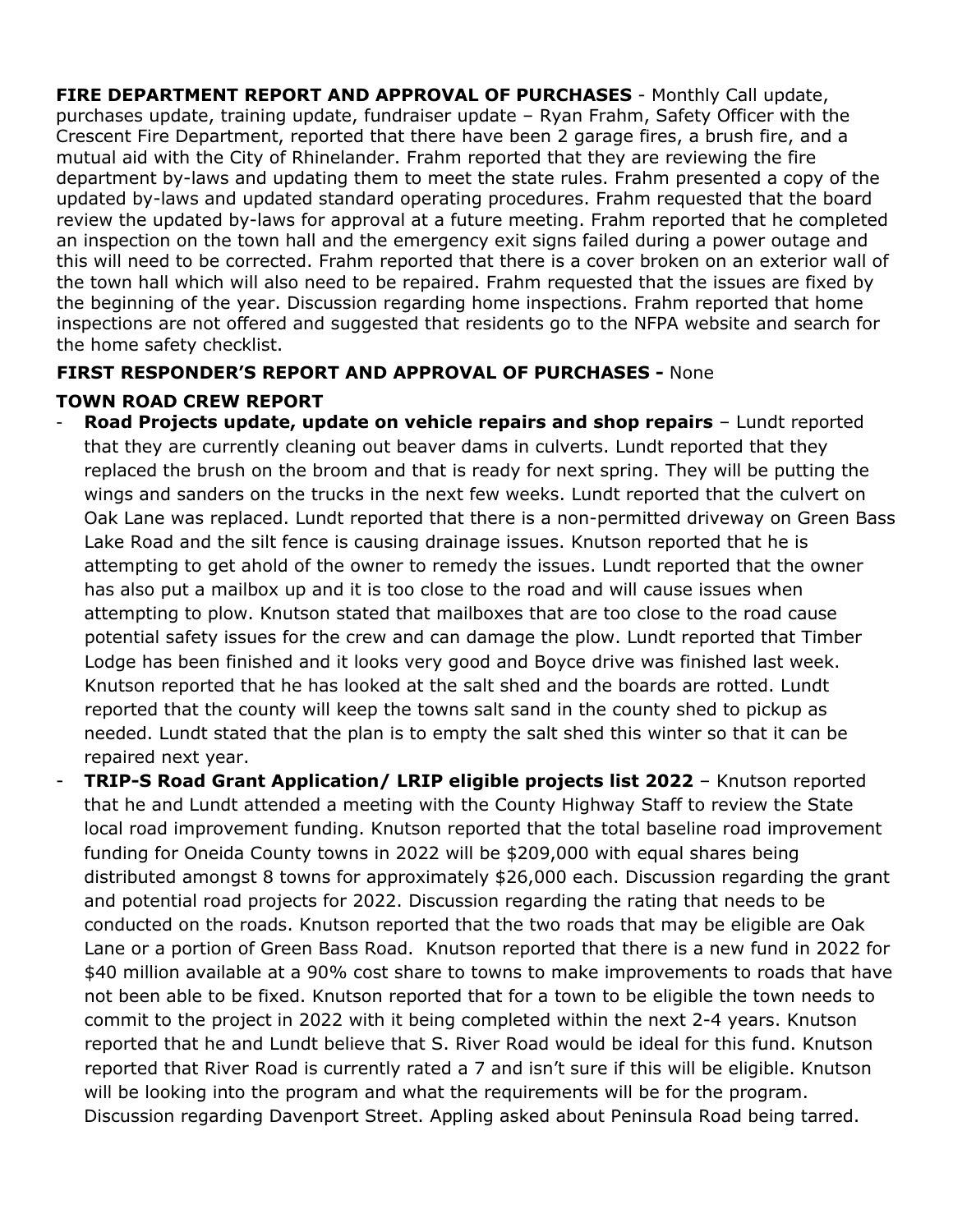**TOWN PLAN COMMISSION REPORT** – Pazdernik reported that the Town Plan Commission held their first meeting last week. Pazdernik reported that there were no decisions made at the Commission meeting, however, they have come up with a list of goals. Pazdernik reported that the plan commission will be meeting again to review a tourist room house application that was received. Pazdernik reported that the plan commission will be meeting October 27<sup>th</sup> at 7:00 p.m.

## **UNIFORM DWELLING INSPECTOR'S REPORT** - None

**SQUASH LAKE DISTRICT REPORT –** Knutson reported that there was a written report received from Peggy Jensen. Knutson read the report for the town board and residents present.

**DISCUSSION/POSSIBLE DECISION REGARDING: Rhinelander District Library Budget Arbitration –** Knutson reported that the library arbitration has been scheduled for October 26, 2021 at 5:30 p.m. Knutson reported that the increase for the Town of Crescent is \$3842.26 and this will give the town the opportunity to review the budget and determine if the increase is supported.

**DISCUSSION/POSSIBLE DECISION REGARDING: ORV Skills Park at "old town dump" property, CR160/3113 S. River Road –** Knutson reported that CR-160 is the old town "dump" that is currently used by residents for yard waste. Knutson reported that the growth of motor sports in the area has been very noticeable and a few years ago the Town of Crescent opened most town roads for UTV routes. Knutson reported that there aren't many trails in Crescent and there are few areas for kids to safely learn how to drive and ride. Knutson stated that he believes the Crescent dump would be an ideal location for an off-road vehicle skills park. Knutson has been in contact with members of the community that are familiar with trails, dirt bikes and skills parks and they feel this would be a great use for the town property. Discussion regarding the idea of the skills park. Knutson would like direction from the board on pursuing the park. Concern was expressed with UTVs, Motor Cross Bikes, ATV's etc. using the park at the same time and the safety concerns. Nate Plouff stated that there were discussions about the safety of the park and how to maintain the safety.

Motion by Knutson that the Town of Crescent open parcel CR-160 for a future ORV (off-road vehicle) park for future ORV use to be determined through a town plan. 7:37 p.m. Seconded by Pazdernik. All aye; motion carried.

**DISCUSSION/POSSIBLE DECISION REGARDING: Northwoods Passage Snowmobile Club – Potential Trail to Fireside Supper Club –** Eric Blomdahl, Fireside Supper Club, reported that he has been working with the Northwoods Passage Snowmobile Club to coordinate opening a snowmobile trail to the restaurant. Blomdahl reported that the proposed trail will come from the main trail by the airport, across Langley Lake and down Nursery Road which leads to the restaurant. Blomdahl reported that they have received permission to come across the main trail and he is looking for permission from the town for Nursery Road to become a snowmobile trail. Discussion regarding the anticipated use of the trail. Motion by Knutson to open Town Road Nursery Road for snowmobile traffic. Seconded by Waksmonski. All aye; motion carried.

**DISCUSSION/POSSIBLE DECISION REGARDING: 2022 DOT Transportation**

**Alternatives Program (TAP) –** Knutson reported that there is another pool of money available to municipalities for transportation alternatives. Knutson reported that this includes funding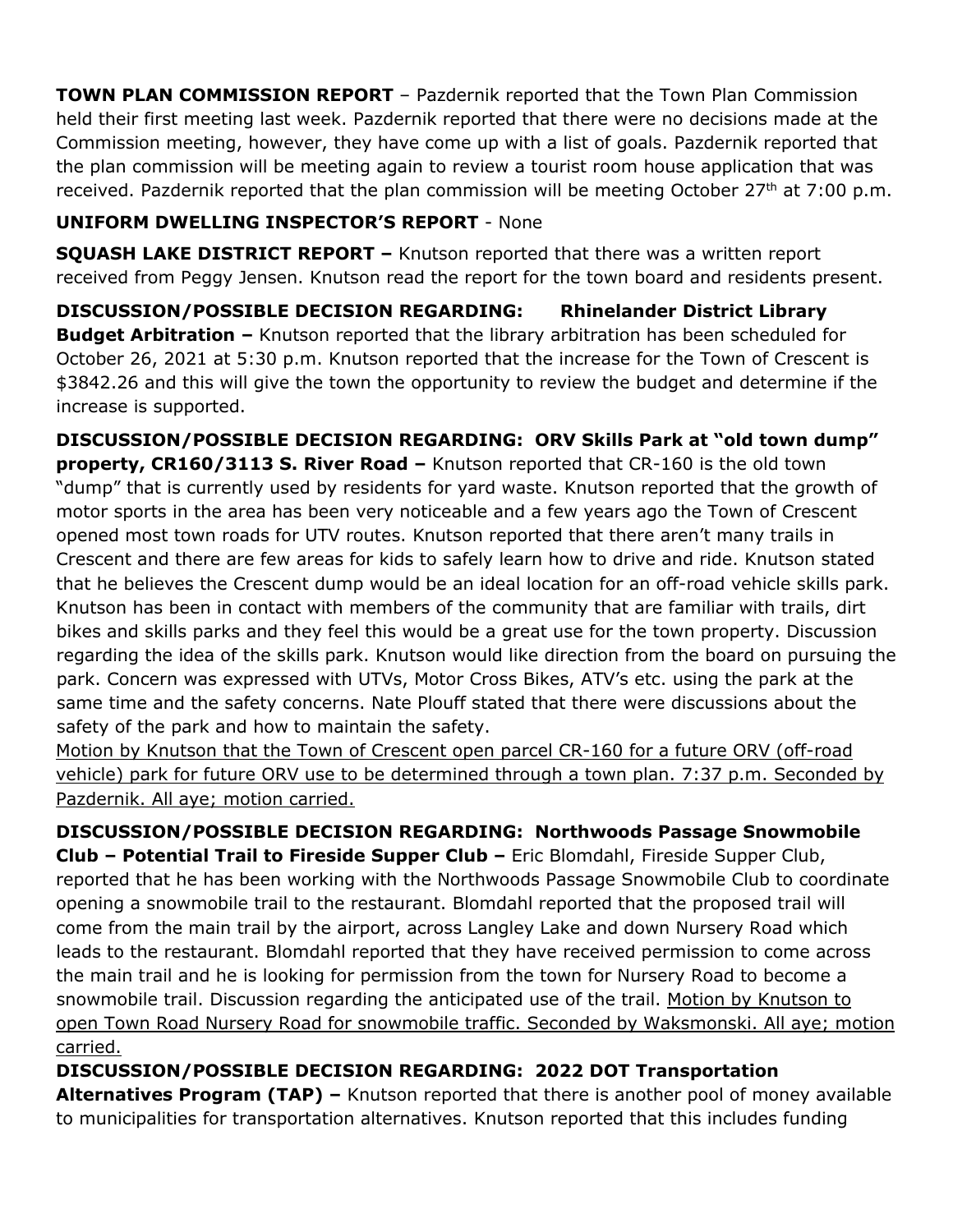dedicated to improving walking, hiking, and biking access. Knutson reported that the TAP is a 50% cost share match to help make connectors between trails. Knutson has spoken with the DOT about establishing routes using town roads as connectors and may be eligible for the funds. Knutson stated that he believes that County N is an ideal road for this program. Discussion regarding the options for the grants. Knutson reported that the grant application is due in January and if approved the town would have 4 years to complete the project. Discussion regarding if County K would be an option for a trail and connecting roads to the Bearskin Trail. Knutson stated that he will continue to research this and bring it back for future discussions.

**DISCUSSION/POSSIBLE DECISION REGARDING: Traffic "Calming" – Signage request –** Matt Laska on Long Lake Rd. has requested a "Slow: Children at Play" sign be placed before his property. Discussion regarding the request. Knutson requested that the road crew speak with other towns regarding how these requests are handled.

**DISCUSSION/POSSIBLE DECISION REGARDING: Resolution approving Voting Wards – 2021-2031 –** Hartman explained that with the 2020 census and the boundary lines the town needs to redraw the ward boundaries to match the county supervisory lines. Motion by Knutson that Resolution #4-2020 that reestablishes the Town of Crescent wards is approved as presented. Seconded by Pazdernik. All aye; motion carried.

**DISCUSSION/POSSIBLE DECISION REGARDING: Additional Town Board Meetings –** Knutson reported that it is difficult to complete workflow at the town level with only one meeting per month. Knutson would like to look at holding two meetings per month beginning in 2022. Knutson would like this to be considered at a future meeting.

**DISCUSSION/POSSIBLE DECISION REGARDING: Town Nomination(s) for Small Town America Civic Volunteer Award via CivicPlus –** Knutson reported that CIVIC Plus is holding a nomination for a volunteer award and the town can nominate up to two individuals and the money awarded goes back into the community projects that the volunteers are working on. Knutson reported that he would like to nominate Dan Butkus. Knutson gave an overview of Dan's work on lake districts in the Town of Crescent and statewide. Connie Anderson recommended that the Town nominate the Crescent Fire Chief, however, the Fire Chief is paid and may not be eligible for the grant. Motion by Knutson to nominate Dan Butkus for the Nomination of the Small Town America Civic Volunteer Award. Seconded by Waksmonski. All aye; motion carried. Motion by Knutson to nominate Keven Mahner for the Small Town America Civic Volunteer Award if eligible. Seconded by Pazdernik. All aye; motion carried.

# **DISCUSSION/POSSIBLE DECISION REGARDING: Approve Applications for Operator's License -** None

**DISCUSSION/POSSIBLE DECISION REGARDING: Approve Driveway Permits – Siverling (2751 Crescent Road)** – Lundt reported that the Siverlings need to remove trees prior to the driveway being approved. Mark Markee expressed concern with where the snow removal would occur if a driveway were installed. Knutson stated that this will be returned to the